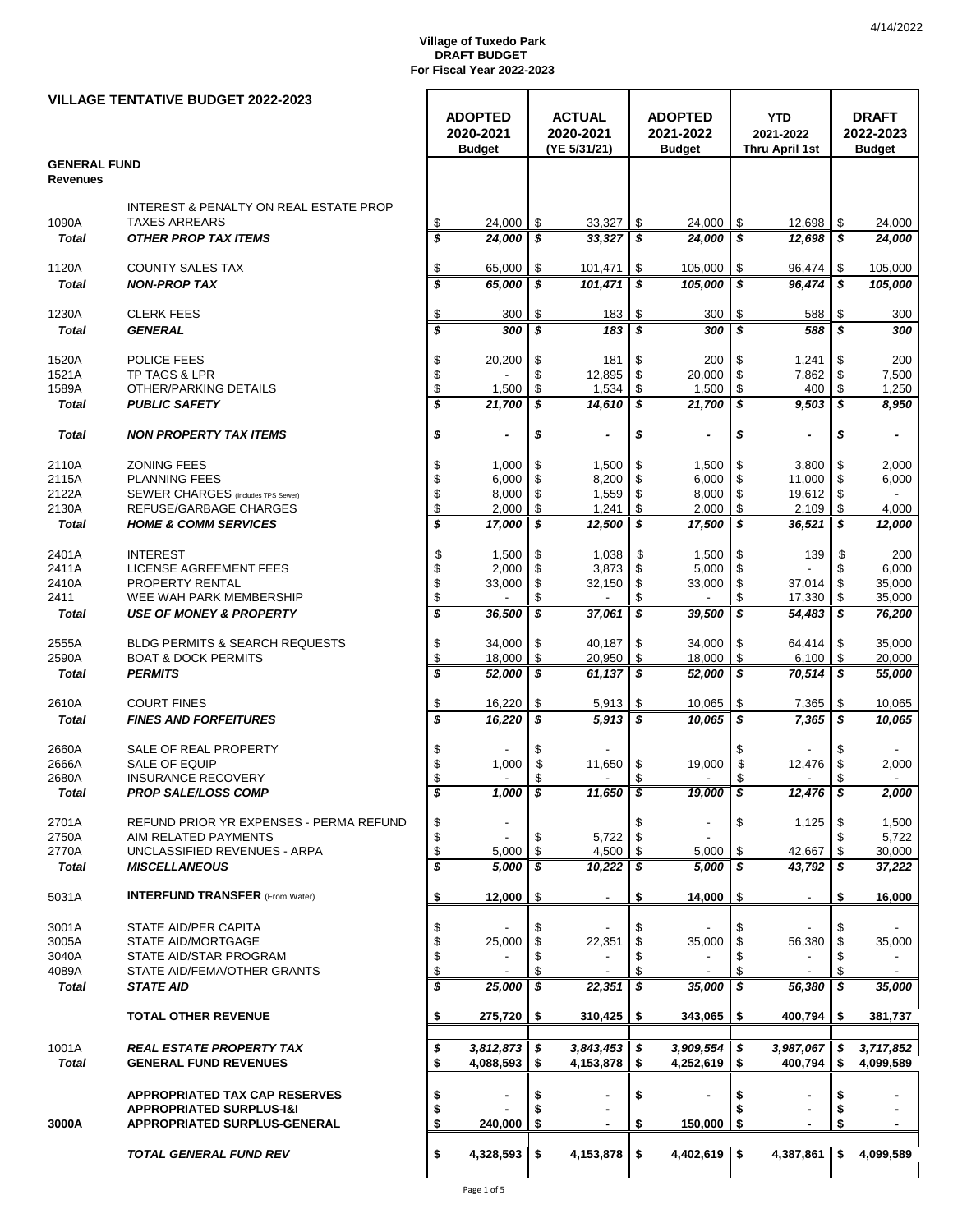|                          | <b>VILLAGE TENTATIVE BUDGET 2022-2023</b>                            |                             |                         |          |                       |          |                                   |                     |                |                          |                 |
|--------------------------|----------------------------------------------------------------------|-----------------------------|-------------------------|----------|-----------------------|----------|-----------------------------------|---------------------|----------------|--------------------------|-----------------|
|                          |                                                                      |                             | <b>ADOPTED</b>          |          | <b>ACTUAL</b>         |          | <b>ADOPTED</b>                    |                     | <b>YTD</b>     |                          | <b>DRAFT</b>    |
|                          |                                                                      |                             | 2020-2021               |          | 2020-2021             |          | 2021-2022                         |                     | 2021-2022      |                          | 2022-2023       |
|                          |                                                                      |                             | <b>Budget</b>           |          | (YE 5/31/21)          |          | <b>Budget</b>                     |                     | Thru April 1st |                          | <b>Budget</b>   |
|                          | TAX RATE PER THOUSAND                                                | \$                          | 57.603230               |          |                       | \$       | 59.266198                         |                     |                | \$                       | 55.420846       |
|                          | <b>ASSESSED VALUATION</b>                                            | \$                          | 66,192                  |          |                       | \$       | 65,966                            |                     |                | \$                       | 67,084          |
|                          | \$ CHANGE IN TAX RATE PER 1,000                                      | \$                          | 1.857623                |          |                       | \$       | 1.662968                          |                     |                | \$                       | (3.845352)      |
|                          | % CHANGE IN TAX RATE PER 1,000                                       |                             | 3.3730%                 |          |                       |          | 2.8869%                           |                     |                |                          | $-6.4883%$      |
|                          | % CHANGE IN APPROPRIATIONS                                           |                             | 4.7024%                 |          |                       |          | 1.7102%                           |                     |                |                          | $-6.8829%$      |
| <b>GENERAL FUND</b>      |                                                                      |                             |                         |          |                       |          |                                   |                     |                |                          |                 |
| <b>Appropriations</b>    |                                                                      |                             |                         |          |                       |          |                                   |                     |                |                          |                 |
|                          |                                                                      |                             |                         |          |                       |          |                                   |                     |                |                          |                 |
| 1110.10A                 | <b>JUDICIAL-PERS SERV</b>                                            | \$                          | 9,720                   | \$       | 9,550                 | \$       | 9,915                             | \$                  | 8,963          | \$                       | 9,915           |
| 1110.40A                 | <b>JUDICIAL-CONTR</b>                                                | $\frac{1}{2}$               | 150                     | \$       | 107                   | \$       | 150                               | \$                  | 25             | \$                       | 150             |
| <b>Total</b>             | <b>JUDICIAL</b>                                                      | \$                          | 9,870                   | \$       | 9,657                 | s        | 10,065                            | \$                  | 8,988          | \$                       | 10,065          |
|                          |                                                                      |                             |                         |          |                       |          |                                   |                     |                |                          |                 |
| 1210.40A<br><b>Total</b> | <b>MAYOR</b><br><b>EXECUTIVE</b>                                     | \$<br>\$                    |                         | \$<br>\$ | $\overline{a}$        | \$<br>\$ |                                   | \$<br>\$            |                | \$<br>\$                 | 35,000          |
|                          |                                                                      |                             |                         |          |                       |          |                                   |                     |                |                          | 35,000          |
| 1320.40A                 | <b>AUDITOR - CONTR</b>                                               | \$                          | 19,000                  | \$       | 18,680                | \$       | 19,000                            | \$                  | 20,880         | \$                       | 22,000          |
| 1325.10A                 | <b>TREASURER-PERS SERV</b>                                           | $\ddot{\$}$                 | 121,000                 | \$       | 113,084               | \$       | 77,000                            | \$                  | 62,920         | \$                       | 77,000          |
| 1325.20A                 | TREASURER-EQUIP                                                      |                             | 500                     | \$       |                       | \$       | 3,500                             |                     |                | \$                       | 2,000           |
| 1325.40A                 | TREASURER-CONTRACTUAL                                                | $\frac{3}{3}$               | 2,500                   | \$       | 2,637                 | \$       | 6,500                             | \$                  | 3,749          | \$                       | 4,500           |
| 1325.41A                 | TREASURER-COMPUTER                                                   | \$                          |                         | \$       |                       | \$       | 1,600                             | \$                  | 250            | -\$                      | 250             |
| 1325.43A                 | TREASURER-CLERICAL ASSISTANT                                         | \$                          | 6,048                   | \$       | 5,006                 | \$       |                                   | \$                  |                | \$                       | 2,000           |
| 1325.44A                 | <b>TREASURER-IT SUPPORT</b>                                          | \$                          | 5,000                   | \$       | 4,983                 | \$       | 2,000                             | \$                  | 2,717          | \$                       | 3,500           |
| 1325.45A                 | TREASURER-IT EQUIPMENT ZOOM 2021-2022<br>ASSESSOR-CONTR              | \$<br>$\ddot{\$}$           | 2,000                   | \$       | 1,519                 | \$<br>\$ | 16,000                            | \$<br>\$            | 13,406         | -\$                      | 500             |
| 1355.40A                 |                                                                      |                             | 200                     | \$<br>\$ | 145,910               | \$       | 200<br>125,800                    | \$                  |                | \$<br>$\boldsymbol{s}$   | 200             |
| <b>Total</b>             | <b>FINANCE</b>                                                       | \$                          | 156,248                 |          |                       |          |                                   |                     | 103,922        |                          | 111,950         |
| 1420.40A                 | LEGAL-GEN-CONTR                                                      | \$                          | 110,000                 | \$       | 113,003               | \$       | 150,000                           | \$                  | 133,124        | \$                       | 140,000         |
| 1440.41A                 | OTHER CONSULTANTS - QUICKBOOKS                                       | \$                          |                         | \$       |                       | \$       |                                   | \$                  |                | \$                       | 20,000          |
| 1441.41A                 | <b>ENGINEER- CONTR</b>                                               | \$                          | 25,000                  | \$       | 28,914                | \$       | 25,000                            | \$                  | 27,235         | \$                       | 25,000          |
| 1450.40A                 | ELECTION-CONTR                                                       | \$<br>\$                    | 1,500                   | \$       | 1,812                 | \$       | 1,900                             | \$                  | 1,655          | \$                       | 1,900           |
| 1460.40A                 | <b>RECORDS MGMT-CONTR</b>                                            |                             | 100                     | \$       | 90                    | \$       | 100                               | \$                  |                | \$                       | 100             |
| <b>Total</b>             | <b>STAFF</b>                                                         | \$                          | 136,600                 | \$       | 143,818               | \$       | 177,000                           | \$                  | 162,014        | \$                       | 187,000         |
|                          |                                                                      |                             |                         |          |                       |          |                                   |                     |                |                          |                 |
| 1620.20A                 | VILLAGE BUILDINGS EQUIPMENT AND REPAIRS                              | \$                          | 8,000                   | \$       | 2,126                 | \$       | 8,000                             | \$                  | 3,464          | \$                       | 5,000           |
| 1620.21A<br>1620.40A     | DPW BUILDING REPAIR<br>DPW & VILLAGE BUILDINGS CONTR                 | \$<br>\$                    | 7,000<br>25,185         | \$<br>\$ | 23,744                | \$<br>\$ | 15,000<br>25,185                  | \$<br>\$            | 15,803         | \$<br>\$                 | 5,000<br>25,185 |
| 1620.41                  | <b>BUILDINGS-ELECTRICITY</b>                                         |                             |                         |          |                       |          |                                   |                     |                |                          |                 |
| 1640.20A                 | CENTRAL GARAGE-EQUIP                                                 | \$                          | 3,700                   | \$       | 1,003                 | \$       | 3,700                             | \$                  | 1,404          | \$                       | 2,500           |
| 1640.40A                 | CENTRAL GARAGE-CONTR                                                 | \$                          | 28,900                  | \$       | 26,989                | \$       | 28,900                            | \$                  | 28,685         | -\$                      | 43,000          |
| 1640.42A                 | CENTRAL GARAGE-CLOTHING                                              | \$                          |                         | \$       |                       | \$       |                                   | \$                  |                |                          |                 |
| 1670.40A                 | CENTRAL PRINT/MAIL-CONTR                                             | \$                          | 14,000                  | \$       | 12,148                | \$       | 14,000                            | \$                  | 23,636         | \$                       | 14,000          |
| Total                    | <b>SHARED SERVICES</b>                                               | \$                          | 86,785                  | -S       | 66,011   \$           |          | 94,785   \$                       |                     | 72,992   \$    |                          | 94,685          |
|                          |                                                                      |                             |                         |          |                       |          |                                   |                     |                |                          |                 |
| 1910.40A                 | INSURANCE-CONTR                                                      | \$                          | 65,000                  | \$       | 70,511                | \$       | 90,000                            | \$                  | 88,361         | \$                       | 108,000         |
| 1920.40A<br>1950.40A     | MUNICIPAL ASSO DUES<br><b>TAXES ON VILL PROP-CONTR</b>               | \$<br>\$                    | 1,000<br>10,000         | \$       | 852<br>9,131          | \$<br>\$ | 1,000<br>10,000                   | \$<br>\$            | 165<br>10,127  | $\sqrt{3}$<br>l \$       | 1,000           |
| 1989.40A                 | LAKES MANAGEMENT (Pond 3)                                            | \$                          | 50,000                  | \$<br>\$ | 37,354                | \$       | 30,000                            | \$                  | 27,419         | -\$                      | 10,500          |
| 1990.40A                 | <b>CONTINGENCY</b>                                                   | \$                          | 3,952                   | \$       | 1,050                 | \$       | 10,000                            | \$                  |                | \$                       | 3,000           |
| <b>Total</b>             | <b>SPECIAL ITEMS</b>                                                 | $\overline{\boldsymbol{s}}$ | 129,952                 | \$       | 118,898               | \$       | 141,000                           | \$                  | 126,071        | \$                       | 122,500         |
|                          |                                                                      |                             |                         |          |                       |          |                                   |                     |                |                          |                 |
| 3120.10A                 | POLICE-PERS SERV                                                     | \$                          | 847,102                 | \$       | 760,915               | \$       | 836,479                           | \$                  | 678,715        | \$                       | 817,948         |
| 3120.20A                 | POLICE-EQUIP (Includes installment payment on 2 vehicles)            | \$                          | 22,100                  | \$       | 18,555                | \$       | 25,850                            | \$                  | 22,939         | \$                       | 21,363          |
| 3120.41A                 | POLICE-SOUTH GATE                                                    | $\ddot{\$}$                 | 8,000                   | \$       | 8,255                 | \$       | 8,000                             | \$                  | 6,492          | l \$                     | 8,000           |
| 3121.01A<br>8130.41A     | POLICE-CONTRACTUAL<br>TOWN SEWER CHG. (determined by Town of Tuxedo) | $\ddot{\$}$                 | 81,460                  | \$<br>\$ | 56,074                | \$<br>\$ | 82,500                            | \$<br>\$            | 88,819         | \$<br>\$                 | 97,000          |
| 3520.10A                 | SAFETY FROM ANIMALS-PERS SERV                                        |                             | 1,000<br>$\blacksquare$ | \$       | 870<br>$\blacksquare$ | \$       | 1,000<br>$\overline{\phantom{a}}$ | \$                  | $\blacksquare$ | \$                       | 1,000           |
| 3520.40A                 | SAFETY FROM ANIMALS (Deer Culling)                                   | \$\$\$\$                    |                         | \$       |                       | \$       |                                   | \$                  |                | \$                       |                 |
| 3620.10A                 | BLDG. INSPECTOR-PERS SERV (part previously 1440.41)                  |                             | 108,000                 | \$       | 100,753               | \$       | 114,160                           | \$                  | 91,838         | \$                       | 124,200         |
| 3620.40A                 | BLDG. INPSECTOR-CONTR                                                | \$                          |                         | \$       |                       | \$       | 250                               |                     |                | \$                       | 300             |
| 3640.21A                 | ONLINE SYSTEM & LICENSE PLATE READER                                 | \$                          | 11,000                  | \$       | 8,918                 | \$       | 11,000                            | \$                  | 9,936          | <b>\$</b>                | 11,000          |
| 3640.40A                 | CIVIL DEFENSE-CODERED SYSTEM                                         | \$                          | 3,020                   | \$       | 3,020                 | \$       | 3,020                             | \$                  | 3,020          | -\$                      | 3,020           |
| <b>Total</b>             | <b>PUBLIC SAFETY</b>                                                 | \$                          | 1,081,682               | \$       | 957,360               | S        | 1,082,259                         | \$                  | 901,759        | -\$                      | 1,083,831       |
|                          |                                                                      |                             |                         |          |                       |          |                                   |                     |                |                          |                 |
| 5010.10A                 | STREET ADMIN-PERS SERV                                               | \$                          | 24,333<br>800           | \$       | 21,492                | \$<br>\$ | 25,358                            | \$<br>$\mathfrak s$ | 20,133         | $\sqrt{3}$<br>$\sqrt{3}$ | 25,865<br>800   |
| 5010.40A<br>5110.20A     | STREET ADMIN-SUPPLIES<br><b>STREET MAINT-EQUIP</b>                   | \$<br>\$                    | 7,700                   | \$<br>\$ | 3,020                 | \$       | 800<br>7,700                      | \$                  | 811<br>7,977   | $\sqrt{3}$               | 10,000          |
|                          |                                                                      |                             |                         |          |                       |          |                                   |                     |                |                          |                 |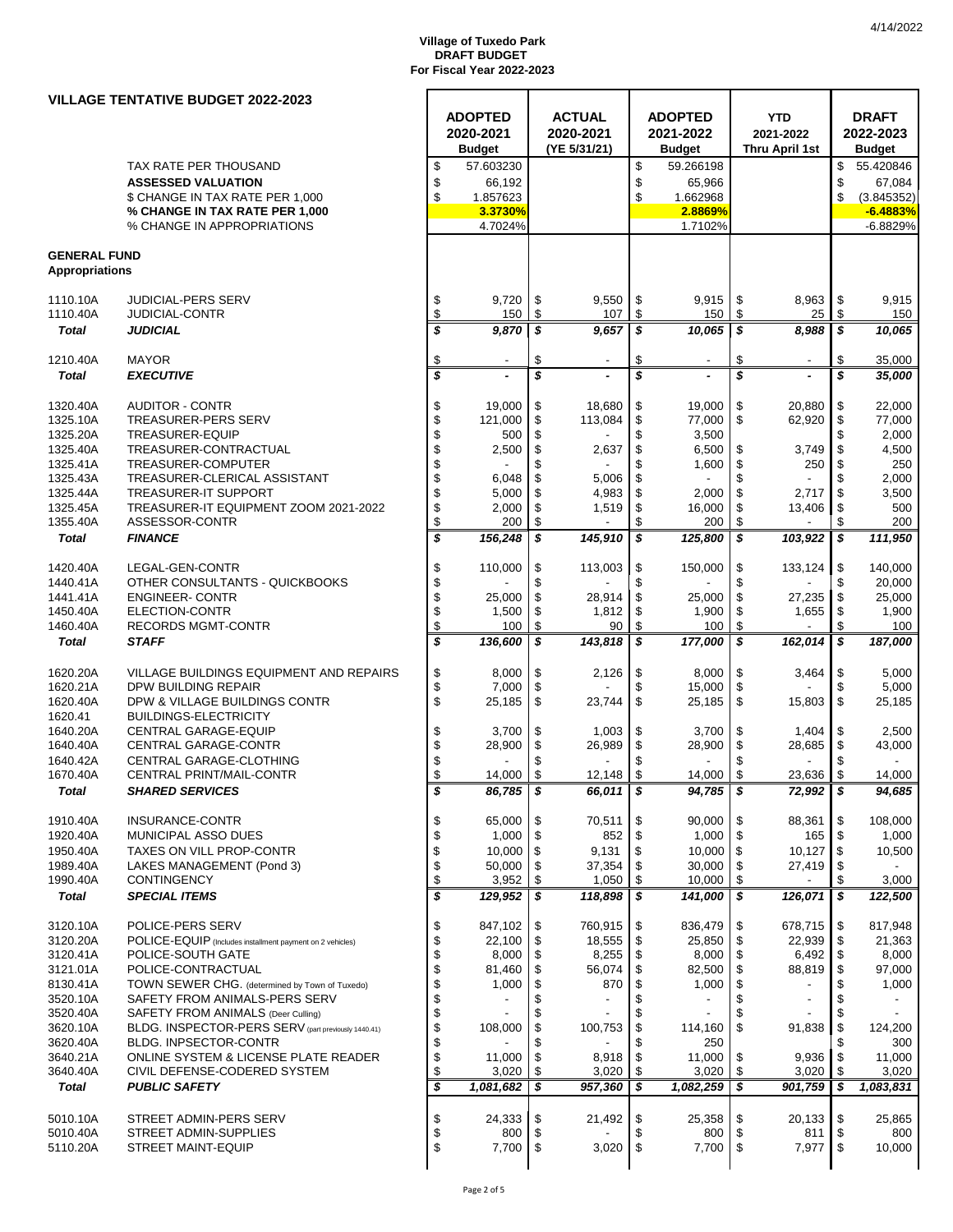|                   | <b>VILLAGE TENTATIVE BUDGET 2022-2023</b>                              |                         |                                              |      |                                            |      |                                              |                                           |    |                                            |
|-------------------|------------------------------------------------------------------------|-------------------------|----------------------------------------------|------|--------------------------------------------|------|----------------------------------------------|-------------------------------------------|----|--------------------------------------------|
|                   |                                                                        |                         | <b>ADOPTED</b><br>2020-2021<br><b>Budget</b> |      | <b>ACTUAL</b><br>2020-2021<br>(YE 5/31/21) |      | <b>ADOPTED</b><br>2021-2022<br><b>Budget</b> | <b>YTD</b><br>2021-2022<br>Thru April 1st |    | <b>DRAFT</b><br>2022-2023<br><b>Budget</b> |
|                   |                                                                        |                         |                                              |      |                                            |      |                                              |                                           |    |                                            |
| 5110.40A          | STREET MAINT-CONTR                                                     | \$                      | 175,000                                      | \$   | 64,090                                     | \$   | 212,000                                      | \$<br>207,181                             | \$ | 200,000                                    |
| 5020.40A          | <b>STORM WATER GIS/ENG</b>                                             |                         |                                              |      |                                            | \$   | 5,000                                        |                                           | \$ | 22,000                                     |
| 5130.20A          | MACHINERY-EQUIP (Includes 1 new truck + installment pmts on 2 vehicles | \$                      | 50,850                                       | \$   | 55,352                                     | \$   | 50,000                                       | \$<br>87,658                              | \$ | 90,000                                     |
| 5130.40A          | MACHINERY-CONTR                                                        | \$                      | 15,000                                       | \$   | 28,294                                     | \$   | 17,000                                       | \$<br>11,805                              | \$ | 20,000                                     |
| 5142.10A          | SNOW REMOVAL-PERS SERV                                                 | \$                      | 27,500                                       | \$   | 26,408                                     | \$   | 27,500                                       | \$<br>19,317                              | \$ | 27,500                                     |
| 5142.20A          | SNOW REMOVAL-EQUIP                                                     | \$                      | 5,000                                        | \$   |                                            | \$   | 5,000                                        | \$<br>2,004                               | \$ | 500                                        |
| 5142.40A          | SNOW REMOVAL-CONTR                                                     | \$                      | 60,000                                       | \$   | 54,325                                     | \$   | 60,000                                       | \$<br>59,800                              | \$ | 60,000                                     |
| 5182.40A          | <b>STREET LIGHTING-CONTR</b>                                           | \$                      | 9,000                                        | \$   | 3,846                                      | \$   | 8,000                                        | \$<br>5,859                               | \$ | 8,000                                      |
| <b>Total</b>      | <b>TRANSPORTATION</b>                                                  | \$                      | 375,183                                      | \$   | 256.827                                    | \$   | 418,358                                      | \$<br>422,544                             | \$ | 464,665                                    |
| 7140.40A          | RECREATION-CONTR WEE WAH PARK                                          | \$                      |                                              | \$   | $\blacksquare$                             | \$   |                                              | \$                                        | \$ | 33,500                                     |
| <b>Total</b>      | <b>RECREATION</b>                                                      | \$                      |                                              | \$   | $\blacksquare$                             | \$   | $\tilde{\phantom{a}}$                        | \$<br>$\blacksquare$                      | \$ | 33,500                                     |
|                   |                                                                        |                         |                                              |      |                                            |      |                                              |                                           |    |                                            |
| 8010.10A          | ZONING-PERS SERV                                                       | \$                      | 400                                          | \$   | 1,600                                      | \$   | 2,000                                        | \$<br>800                                 | \$ | 2,000                                      |
| 8020.10A          | PLANNING-PERS SERV                                                     | \$                      | 500                                          | \$   | 1,000                                      | \$   | 1,200                                        | \$<br>600                                 | \$ | 1,200                                      |
| 8030.10A          | <b>BAR-PERS SERV</b>                                                   | \$                      | 1,200                                        | \$   | 2,600                                      | \$   | 3,600                                        | \$<br>2,200                               | \$ | 3,600                                      |
| 8030.40A          | <b>BAR-CONTR</b>                                                       | \$                      | 100                                          | \$   |                                            | \$   | $\overline{\phantom{a}}$                     | \$                                        | \$ |                                            |
| 8040.40A          | TREE ADVISORY BOARD                                                    | \$                      | 1,500                                        | \$   | 1,702                                      | \$   | 1,500                                        | \$<br>10,744                              | \$ | 1,500                                      |
| 8090.02A          | ENVIRONMENTAL CONTROL, EXPEND                                          | \$                      |                                              | \$   |                                            | \$   |                                              | \$                                        |    |                                            |
| 8130.10A          | SEWAGE - PERS SERV                                                     | \$                      | 59,070                                       | \$   | 55,716                                     | \$   | 60,251                                       | \$<br>48,150                              | \$ |                                            |
| 8130.20A          | SEWAGE - EQUIP                                                         | \$                      | 9,000                                        | \$   |                                            | \$   | 5,000                                        | \$                                        |    |                                            |
| 8130.40A          | SEWAGE - CONTR                                                         | \$                      | 65,600                                       | \$   | 44,685                                     | \$   | 68,100                                       | \$<br>53,015                              | \$ |                                            |
| 8130.42A          | SEWER - RATE CONSULTATION                                              | \$                      |                                              | \$   |                                            | \$   | 22,000                                       | \$                                        | \$ |                                            |
| 8130.50A          | INFLOW & INFILTRATION (I&I Eng.)                                       | \$                      | 122,000                                      | \$   | 45,106                                     | \$   | 122,000                                      | \$<br>45,488                              | \$ |                                            |
| 8160.40A          | <b>GARBAGE - CONTR</b>                                                 | \$                      | 173,940                                      | \$   | 173,854                                    | \$   | 173,940                                      | \$<br>144,950                             | \$ | 173,940                                    |
| 8170.10A          | STREET CLEANING - PERS SERV DPW ROADS                                  | \$                      | 415,743                                      | \$   | 382,358                                    | \$   | 424,058                                      | \$<br>327,086                             | \$ | 432,539                                    |
| 8170.20A          | STREET CLEANING - EQUIP DPW ROADS                                      | \$                      |                                              | \$   |                                            | \$   |                                              | \$                                        | \$ |                                            |
| 8170.40A          | STREET CLEANING - CONTR DPW ROADS                                      | \$                      | 4,000                                        | \$   | 76                                         | \$   | 4,000                                        | \$<br>208                                 | \$ | 500                                        |
| 8797.4            | RADIO FREQUENCY REVIEW/CONSUL                                          | \$                      |                                              | \$   |                                            | \$   | 12,000                                       | \$                                        | \$ | 8,000                                      |
| <b>Total</b>      | <b>HOME &amp; COMM SERV.</b>                                           | \$                      | 853,053                                      | \$   | 708,696                                    | \$   | 899,649                                      | \$<br>633,241                             | \$ | 623,279                                    |
| 9010.80A          | NYS STATE EMP RET/ERS                                                  | \$                      | 220,000                                      | \$   | 227,835                                    | \$   | 230,000                                      | \$<br>126,231                             | \$ | 103,000                                    |
| 9015.8            | NYS STATE EMP RET/PFRS                                                 |                         |                                              |      |                                            |      |                                              | \$<br>131,521                             | \$ | 138,000                                    |
| 9030.80A          | <b>SOCIAL SECURITY</b>                                                 | \$                      | 99,805                                       | \$   | 91,456                                     | \$   | 106,500                                      | \$<br>78,016                              | \$ | 100,000                                    |
| 9035.80A          | <b>MEDICARE</b>                                                        | \$                      | 23,288                                       | \$   | 21,378                                     | \$   | 24,907                                       | \$<br>18,246                              | \$ | 25,000                                     |
| 9040.80A          | <b>WORKMANS COMP</b>                                                   | \$                      | 65,000                                       | \$   | 50,275                                     | \$   | 55,000                                       | \$<br>50,902                              | \$ | 60,000                                     |
| 9050.80A          | <b>UNEMPLOYMENT</b>                                                    | \$                      | 1,500                                        | \$   | 4,061                                      | \$   | 5,050                                        | \$                                        | \$ | 1,500                                      |
| 9055.80A          | <b>DISABILITY INS.</b>                                                 | \$                      | 2,500                                        | \$   | 4,986                                      | \$   | 4,000                                        | \$<br>7,847                               | \$ | 7,100                                      |
| 9060.80A          | HEALTH INS plus DENTAL/VISION & MEDICARE)                              | \$                      | 583,000                                      | \$   | 549,874                                    | \$   | 530,000                                      | \$<br>459,673                             | \$ | 530,000                                    |
| <b>Total</b>      | <b>EMPLOYEE BENEFITS</b>                                               | $\overline{\mathbf{s}}$ | 995,093                                      | \$   | 949,864                                    | \$   | 955,457                                      | \$<br>872,436                             | \$ | 964,600                                    |
| 9720.60A          | CAPITAL NOTES-PRINCIPAL (Moved to 513020A)                             | \$                      | $\overline{\phantom{a}}$                     | \$   | $\blacksquare$                             | \$   |                                              | \$                                        |    |                                            |
| 9720.70A          | CAPITAL NOTES-INTEREST (Moved to 513020A)                              | S                       |                                              |      |                                            |      |                                              |                                           |    |                                            |
|                   |                                                                        | \$                      |                                              | \$   |                                            |      |                                              |                                           |    |                                            |
| 9730.60A          |                                                                        |                         |                                              |      |                                            |      |                                              |                                           |    |                                            |
| 9730.61A          | DEBT: PRINCIPAL (\$180,000 Sewer Plant)                                | \$                      | 330,202                                      | \$   | 330,202                                    | \$   | 329,925                                      | \$<br>345,841                             | \$ | 216,970                                    |
| 9730.70A          | DEBT: NEW (P&I)                                                        | \$                      |                                              | \$   |                                            | \$   |                                              | \$                                        | \$ |                                            |
|                   | DEBT: INTEREST (\$3,271 Sewer Plant)                                   | \$                      | 161,564                                      | \$   | 161,921                                    | \$   | 155,960                                      | \$<br>131,337                             | \$ | 151,544                                    |
| Total             | <b>DEBT SERVICE</b>                                                    | \$                      | 491,766                                      | S    | 492, 123                                   | \$   | 485,885                                      | \$<br>477,178                             | \$ | 368,514                                    |
| 9950A             | TRANSFER TO CAPITAL PROJECTS FUND                                      | \$                      | 12,361                                       | \$   |                                            | \$   | 12,361                                       | \$<br>12,361                              | \$ |                                            |
|                   | TOTAL TRANSFER TO CAPITAL PROJECTS FUND                                | s                       | 12,361                                       | \$   |                                            | \$   | 12,361                                       | \$                                        | \$ |                                            |
|                   | <b>TOTAL GENERAL FUND EXPENSES</b>                                     |                         |                                              |      |                                            |      |                                              |                                           |    |                                            |
|                   |                                                                        | \$                      | 4,328,593                                    | - \$ | 3,849,165                                  | - \$ | 4,402,619                                    | \$<br>3,793,506                           | S  | 4,099,589                                  |
| <b>NET INCOME</b> |                                                                        | \$                      |                                              | \$   | 304,713                                    |      |                                              | \$<br>594,355                             |    |                                            |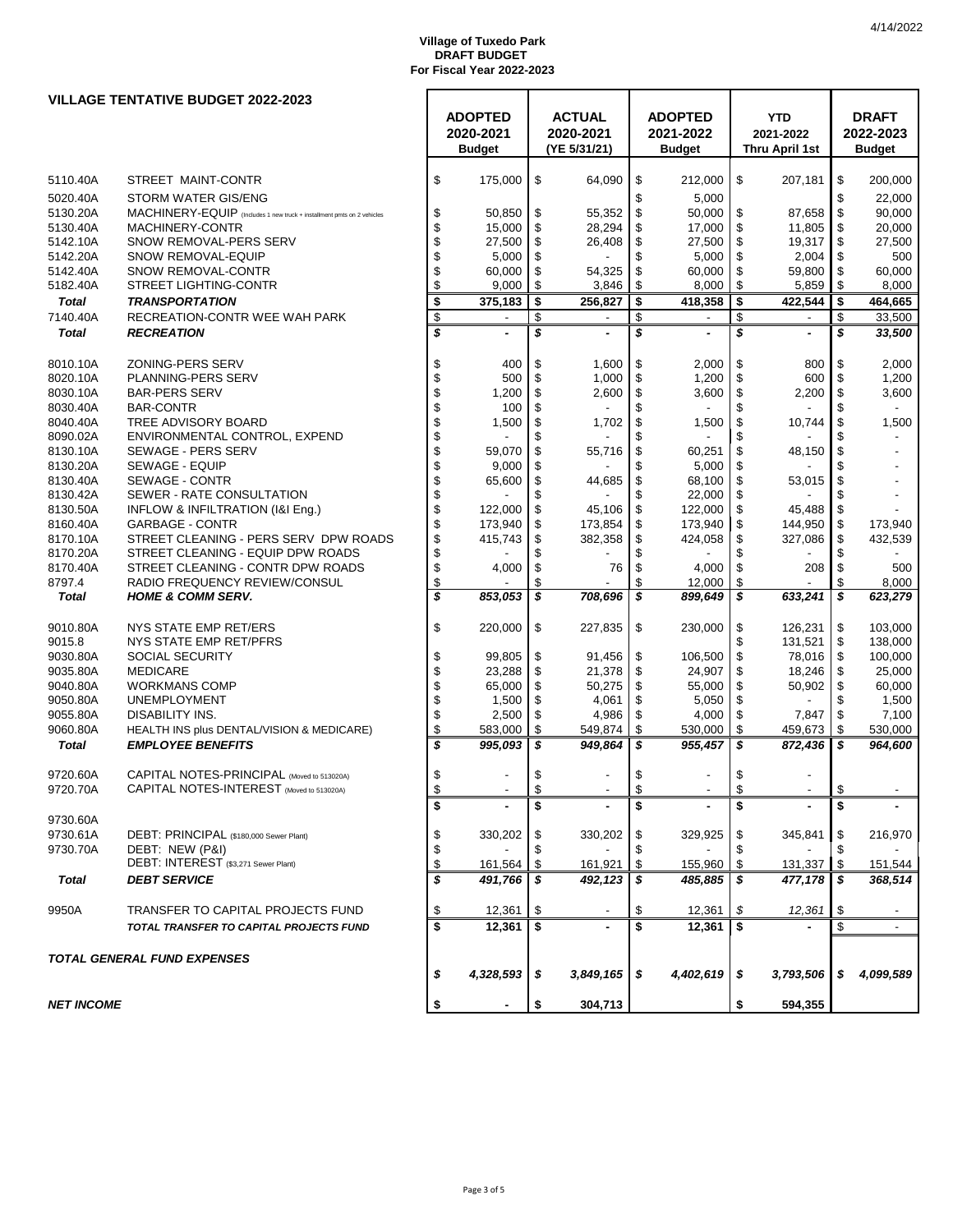## **VILLAGE TENTATIVE BUDGET 2022-2023**

| <b>ADOPTED</b><br><b>ACTUAL</b><br><b>ADOPTED</b>                                     | YTD                                | <b>DRAFT</b>               |
|---------------------------------------------------------------------------------------|------------------------------------|----------------------------|
| 2020-2021<br>2020-2021<br>2021-2022<br>(YE 5/31/21)<br><b>Budget</b><br><b>Budget</b> | 2021-2022<br><b>Thru April 1st</b> | 2022-2023<br><b>Budget</b> |

# **WATER FUND**

**Revenues**

| 2140F<br>2144F<br>2148F<br>5801F | <b>METERED WATER SALES</b><br>CAPITAL IMPROVEMENT FEE<br><b>PENALTIES &amp; INT</b><br><b>INTERFUND REVENUES</b> | \$<br>\$<br>\$<br>\$ | 770.000<br>50,000<br>25,000 | \$<br>\$<br>\$<br>\$    | 874,919<br>54,004<br>21,266 | \$<br>\$<br>\$<br>\$    | 880.000<br>50,000<br>25,000 | \$<br>\$<br>\$<br>\$ | 612,421<br>40,955<br>12,314 | \$<br>\$<br>\$<br>\$    | 880.000<br>50,000<br>20,000 |
|----------------------------------|------------------------------------------------------------------------------------------------------------------|----------------------|-----------------------------|-------------------------|-----------------------------|-------------------------|-----------------------------|----------------------|-----------------------------|-------------------------|-----------------------------|
| <b>Total</b>                     | <b>HOME &amp; COMM SERVICES</b>                                                                                  | \$                   | 845,000                     | \$                      | 950,188                     | \$                      | 955,000                     | s                    | 665,690                     | \$                      | 950,000                     |
| 2401F                            | <b>INTEREST ON INVEST</b>                                                                                        | \$                   |                             | \$                      | 5                           | \$                      |                             | \$                   | 21                          |                         |                             |
| <b>Total</b>                     | <b>USE OF MONEY &amp; PROPERTY</b>                                                                               | \$                   |                             | $\overline{\mathbf{s}}$ | 5                           | $\overline{\mathbf{s}}$ |                             | \$                   | 21                          |                         |                             |
| <b>Total Revenues</b>            |                                                                                                                  |                      |                             |                         |                             |                         |                             |                      |                             |                         |                             |
|                                  | APPROPRIATED SURPLUS                                                                                             | \$                   | 845,000                     | \$                      |                             | \$                      | 955,000                     | \$                   | 665,711                     | \$                      | 950,000                     |
|                                  | <b>TOTAL WATER FUND REVENUES</b>                                                                                 | \$                   | 845.000                     | \$                      | 950.193                     | \$                      | 955.000                     | s                    | 665.711                     | \$                      | 950.000                     |
| <b>Appropriations</b>            |                                                                                                                  |                      |                             |                         |                             |                         |                             |                      |                             |                         |                             |
| 1440.40F                         | <b>ENGINEERING</b>                                                                                               | \$                   | 7,500                       | \$                      | 35,446                      | \$                      | 35,000                      | \$                   | 25,540                      | \$                      | 35,000                      |
| 1910.40F                         | <b>UNALLOCATED INS</b>                                                                                           | \$                   | 21,000                      | \$                      | 21,000                      | \$                      | 27,300                      | \$                   | 23,793                      | \$                      | 33,000                      |
| 1950.40F                         | TXS ON VLG PROP                                                                                                  | \$                   | 50                          | \$                      | 35                          | \$                      | 50                          | \$                   | 34                          | \$                      | 40                          |
| 1989.40F                         | LAKES MANAGEMENT (NEAR, SOLITUDE, RIPARAIN)                                                                      | \$                   | 100,000                     | \$                      | 26,421                      | \$                      | 80.000                      | \$                   | 27,783                      | \$                      | 90,000                      |
| 1989.41F                         | DAM AND ASBESTOS CERTIFICATION (Annual)                                                                          | \$                   |                             | \$                      |                             | \$                      | 3,000                       | \$                   | 3,000                       | \$<br>\$                | 5,500                       |
| 1990.40F                         | <b>CONTINGENCY</b>                                                                                               | \$<br>\$             | 76,937                      | \$                      |                             | \$<br>\$                | 122,006                     | \$                   |                             | $\overline{\mathbf{s}}$ | 143,560                     |
| <b>Total</b>                     | <b>SPECIAL ITEMS</b>                                                                                             |                      | 205,487                     | \$                      | 82,902                      |                         | 267,356                     | \$                   | 80,151                      |                         | 307,100                     |
| 8310.10F                         | WATER ADMIN-PERS SERV                                                                                            | \$                   | 38,000                      | \$                      | 37,998                      | \$                      | 38,760                      | \$                   | 33,493                      | \$                      | 39,100                      |
| 8310.20F                         | <b>WATER ADMIN-EQUIP</b>                                                                                         | \$                   | 500                         | \$                      |                             | \$                      | 500                         | \$                   |                             | \$                      | 500                         |
| 8310.40F                         | <b>WATER ADMIN-CONTR</b>                                                                                         | \$                   | 10,975                      | \$                      | 7,941                       | \$                      | 10,975                      | \$                   | 3,490                       | \$                      | 10,975                      |
| 8310.41F                         | <b>WATER MGMT-CONTR</b>                                                                                          | \$                   |                             | \$                      |                             | \$                      |                             | \$                   |                             | \$                      |                             |
| 8320.20F                         | SRCE, OF SUPPLY-EQUIP                                                                                            | \$                   | 6.700                       | \$                      | 1.089                       | \$                      | 6.700                       | \$                   | 2,890                       | \$                      | 5.000                       |
| 8320.21F                         | <b>FIRE HYDRANTS</b>                                                                                             | \$                   |                             | \$                      |                             | \$                      | 30,000                      | \$                   |                             | \$                      | 5,000                       |
| 8320.40F                         | SRCE. OF SUPPLY-CONTR                                                                                            | \$                   | 81,000                      | \$                      | 66,998                      | \$                      | 81,000                      | \$                   | 61,627                      | \$                      | 68,000                      |
| 8330.20F                         | PURIFICATION-EQUIP                                                                                               | \$                   | 9,950                       | \$                      | 10,034                      | \$                      | 9,950                       | \$                   | 5,284                       | \$                      | 10,500                      |
| 8330.40F                         | PURIFICATION-CONTR                                                                                               | \$                   | 44,500                      | \$                      | 38,978                      | \$                      | 44,500                      | \$                   | 34,490                      | \$                      | 41,000                      |
| 8330.41F                         | <b>DOH PURIFICATION</b>                                                                                          | \$                   |                             | \$                      |                             | \$                      | 16.800                      | \$                   |                             | \$                      | 16,800                      |
| 8340.10F                         | <b>TRANS &amp; DISTRBTN-PERS SERV</b>                                                                            | \$                   | 109,688                     | \$                      | 100,515                     | \$                      | 111,882                     | \$                   | 86,937                      | \$                      | 114,120                     |
| 8340.20F                         | <b>TRANS &amp; DISTRBTN-EQUIP</b>                                                                                | \$                   | 70,590                      | \$                      | 27,237                      | \$                      | 25,000                      | \$                   | 21,706                      | \$                      | 50,000                      |
| 8340.40F                         | TRANS & DISTRBTN-CONTR INCLUDES LEAK DETEC                                                                       | \$                   | 7,300                       | \$                      | 22,165                      | \$                      | 7,300                       | \$                   | 13,334                      | \$                      | 20,000                      |
| 8340.41F                         | <b>WATER LEAK DETECTION</b><br><b>HOME &amp; COMM SERVICE</b>                                                    | \$<br>\$             |                             | \$<br>\$                |                             | \$<br>\$                | 40,800                      | \$<br>\$             |                             | \$<br>\$                |                             |
| <b>Total</b>                     |                                                                                                                  |                      | 379,203                     |                         | 312,955                     |                         | 424.167                     |                      | 263.251                     |                         | 380,995                     |
| 9010.80F                         | <b>NYS STATE RET</b>                                                                                             | \$                   | 14,500                      | \$                      | 14,500                      | \$                      | 14,500                      | \$                   | 14,500                      | \$                      | 11,600                      |
| 9030.80F                         | SOCIAL SECURITY                                                                                                  | \$                   | 9,157                       | \$                      | 8,588                       | \$                      | 9,340                       | \$                   | 7,452                       | \$                      | 9,500                       |
| 9035.80F                         | <b>MEDICARE</b>                                                                                                  | \$                   | 2.142                       | \$                      | 2,008                       | \$                      | 2.185                       | \$                   | 1.716                       | \$                      | 2,200                       |
| 9040.80F                         | <b>WORK COMP</b>                                                                                                 | \$                   | 7,500                       | \$                      | 5,046                       | \$                      | 7,500                       | \$                   | 4,850                       | \$                      | 7,500                       |
| 9055.80F                         | <b>DISABILITY INS</b>                                                                                            | \$                   | 300                         | \$                      | 300                         | \$                      | 300                         | \$                   | 225                         | \$                      | 300                         |
| 9060.80F                         | HEALTH INS (INCLUDING DENTAL & MEDICARE)                                                                         | \$                   | 29,000                      | \$                      | 29,129                      | \$                      | 29,000                      | \$                   | 18,065                      | \$                      | 29,000                      |
| <b>Total</b>                     | <b>EMPLOYEE BENEFITS</b>                                                                                         | \$                   | 62,599                      | \$                      | 59,571                      | \$                      | 62,825                      | \$                   | 46,808                      | \$                      | 60,100                      |
| 9730.60F                         | <b>BOND: PRINCIPAL</b>                                                                                           | \$                   | 94,798                      | \$                      | 94,798                      | \$                      | 98,521                      | \$                   | 98,521                      | \$                      | 100,622                     |
| 9730.70F                         | <b>BOND:INTEREST</b>                                                                                             | \$                   | 40,913                      | \$                      | 40,912                      | \$                      | 38,131                      | \$                   | 58,391                      | \$                      | 35,183                      |
| <b>Total</b>                     | <b>DEBT:SERVICE</b>                                                                                              | \$                   | 135,711                     | \$                      | 135,710                     | \$                      | 136,652                     | 3                    | 156,912                     | \$                      | 135,805                     |
| 9901F                            | <b>INTERFUND TRANSFER</b>                                                                                        | \$                   | 12,000                      | \$                      | 12,000                      | \$                      | 14.000                      | \$                   | 14,000                      | \$                      | 16.000                      |
|                                  | CAPITAL FUND CONTRIBUTION                                                                                        | \$                   | 50.000                      | \$                      | 50,000                      | \$                      | 50,000                      | \$                   |                             | \$                      | 50.000                      |
|                                  |                                                                                                                  |                      |                             |                         |                             |                         |                             |                      |                             |                         |                             |
|                                  | <b>TOTAL WATER FUND APPROPRIATIONS</b>                                                                           | \$                   | 845,000                     | \$                      | 653,138                     | \$                      | 955.000                     | \$                   | 561,122                     | -\$                     | 950.000                     |